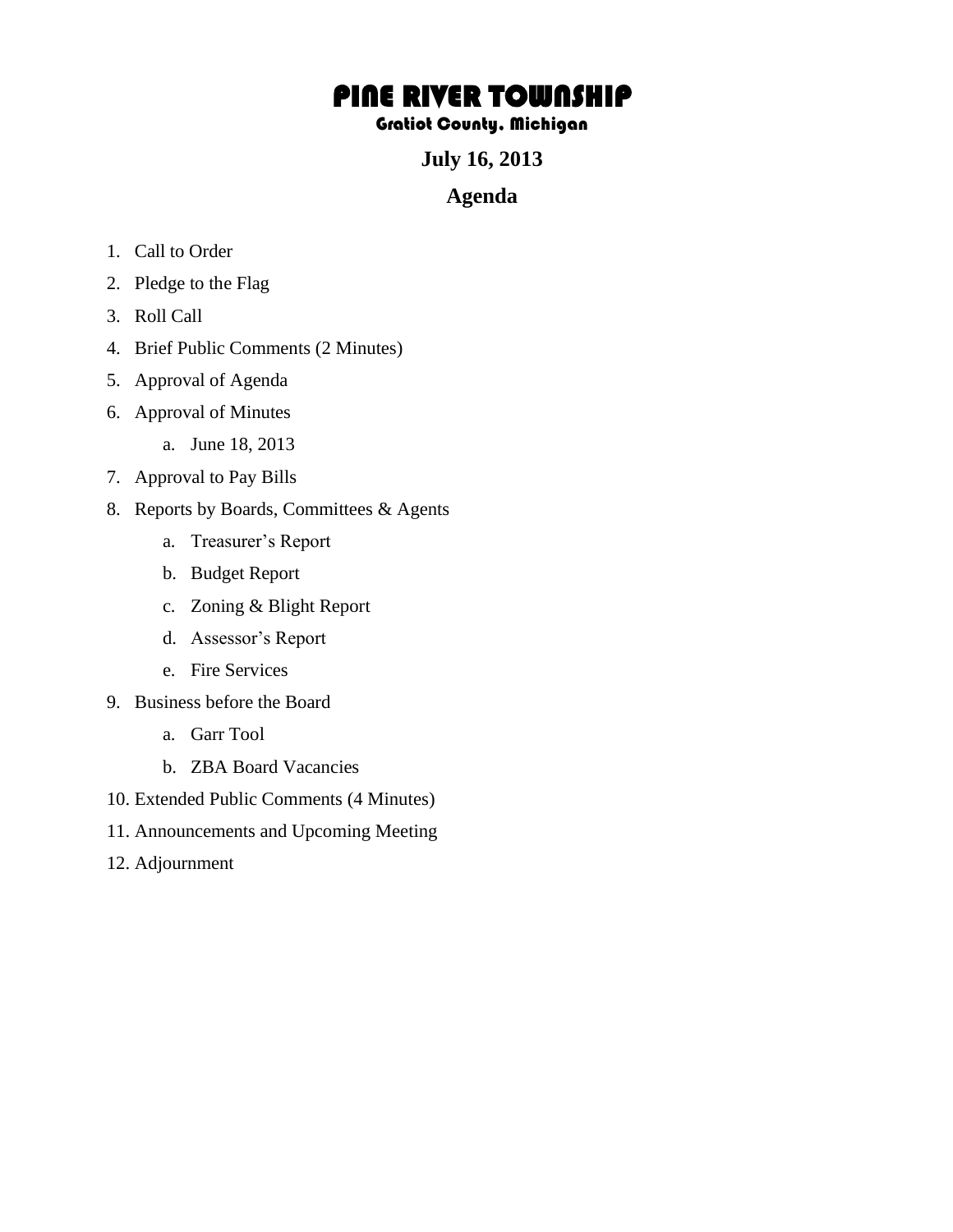## **MINUTES OF THE PINE RIVER TOWNSHIP BOARD MONTHLY MEETING July 16, 2013**

- 1. The regular monthly meeting of the Pine River Township Board was called to order at 7:00 pm by Supervisor Beeson at the Township Hall.
- 2. Pledge the flag: The board and the public said the pledge to the flag.
- 3. Roll Call: Beeson: present, Rademacher: present, Baker: absent, Best: present, Moeggenborg: present. (4) Board members present (1) absent Baker.
- 4. Brief Public comments (2 minutes): None.
- 5. Approve the Agenda: Motion by Moeggenborg: second by Best: to approve the Agenda as presented. All present board members approved. Motion carried 4-0.
- 6. Approve the Minutes: Motion by Baker: second by Moeggenborg: to approve the Regular Meeting Minutes of June 18, 2013. All present board members approved. Motion carried 4-0.
- 7. Approval to Pay Bills:

Motion made by Moeggenborg: second by Best: to pay bills as presented in the amount of \$19,015.82. All present board members approved. Motion carried 4-0.

- 8. Reports by Boards, Committees & Agents
	- a. Treasurers Report Discussion; report placed on file.
	- b. Budget Report Discussion: report placed on file.
	- c. Zoning & Blight Officer Discussion: report placed on file
	- d. Assessor Report Discussion
	- e. Fire Services Discussion
- 9. Business before the Board
	- a. Garr Tool IFT Request
		- Board Approval for IFT

Motion by Moeggenborg: second by Best: to approve IFT application presented by Garr Tool in the amount of \$1,238,080.24.

Roll call vote: Best – aye, Moeggenborg – aye, Rademacher – aye, Beeson – aye 4 Ayes; Best, Moeggenborg, Rademacher, Beeson

0 Nays;

1 Absent; Baker

Motion carried 4-0.

Set Public hearing for Garr Tool IFT

Motion made by Moeggenborg: second by Best: to set the Public hearing for Garr Tool IFT for August 20, 2013 at 7:05pm.

All present board members approved. Motion carried 4-0.